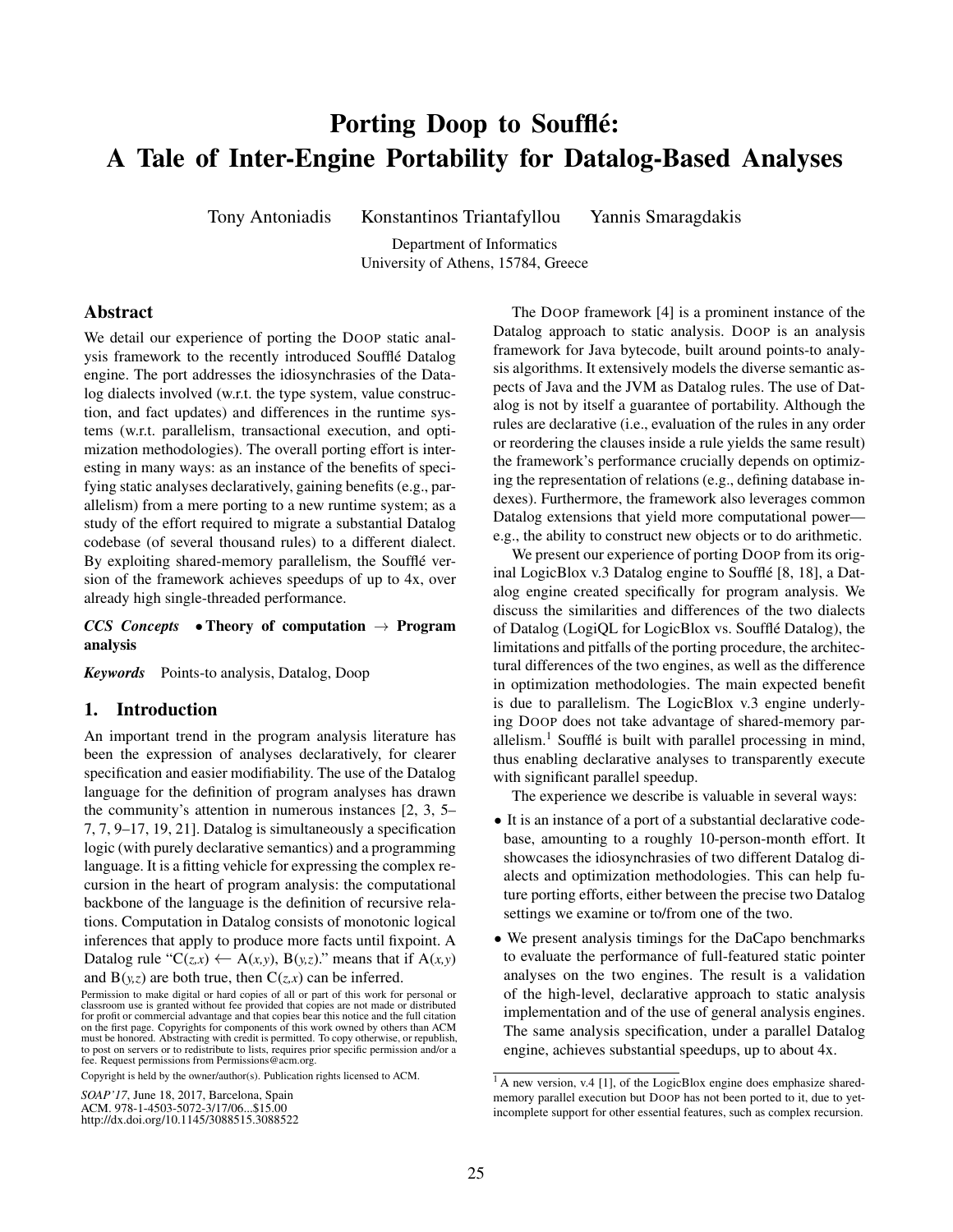## 2. Datalog Implementation Differences

The porting effort illustrates major feature differences between the two Datalog engines we consider: the LogicBlox v.3 engine and Soufflé. Major differences exist both in language features (i.e., static and dynamic semantics) and in runtime system implementation (i.e., optimization methodology, performance model, and parallelism). Both kinds of differences had to be overcome in our port, with techniques that we briefly discuss.

#### 2.1 Datalog Dialect Differences

The two Datalog dialects we consider have slightly different syntax. We will not concern ourselves with such minor syntactic details, but will focus on semantic differences between the two languages. In the rest of the text we will leverage the syntax conventions as indicators of the dialect of each code fragment: rules with arrows (" $\leftarrow$ " and " $\rightarrow$ ") are in the LogicBlox LogiQL dialect; code without arrows (replaced by ":-", ".decl", or ".type") are in Soufflé-Datalog.

#### *Extensional and Intentional Database, Imperative Actions.*

The LogicBlox system acts as a database that stores persistently the entire current state of computation, i.e., all predicates. Accordingly, LogiQL distinguishes EDB (extensional database) predicates from IDB (intentional database) predicates. The former relations are essentially the input data of the Datalog program, while the latter are computed by (recursive) Datalog rules. The contents of EDB predicates are fixed during the execution of the IDB logic.

The transactional semantics of the LogicBlox system allow it to interleave *declarative evaluation* with *imperative execution*. The language offers a "delta logic" feature, which allows adding or removing facts from EDB relations. Before the transaction performing such an imperative update commits, IDB logic is evaluated incrementally to bring the database again to a consistent state, reflecting the change to the input facts.

In contrast, Soufflé operates as a batch processor of tuples, in a disk-based format. Predicates are read in, computation is performed, and the Datalog program determines which "output" predicates will be re-exported. A program can add facts to both EDB and IDB relations. However, Soufflé does not provide a way to retract tuples from a relation during execution, nor a way to keep a state of computation, incrementally change inputs, and re-evaluate. If further computation is desired, the Datalog program should export all data (which can incur significant cost) and a different program (with compatible type and relation declarations) can re-import it.

The DOOP framework uses delta logic but typically only to add tuples to relations. Therefore, emulating this functionality in Soufflé is easy. Two differences remain. First, the outcome of computation is not an entire database with all (possibly hundreds) of relations, but only the ones that were chosen for export in the program text. Second, DOOP uses delta logic for fact removal in its set-based preprocessing step [\[20\]](#page-5-12), which simplifies an input program before analysis. This facility is emulated with an export-and-re-import approach.

*Type System Differences.* There are significant conceptual differences between the type systems of the two Datalog dialects we consider.

- LogiQL is a strongly-typed language. Every value has a unique "principal" type. Souffle distinguishes symbols ´ and numbers, but otherwise allows constants to be used as values of any compatible type.
- LogiQL has dynamic tagging of types. Every value can be queried (e.g., in a rule body) to retrieve its type (which is unique, per strong typing). In contrast, Souffle execution ´ carries no dynamic type information.
- LogiQL performs type inference so that most predicates do not need to have the types of their variables declared. In Soufflé all predicates need to have full declarations.

As expected, the above differences have several repercussions on our porting effort. First, we need to explicitly introduce predicates capturing dynamic type information, when this is necessary in the analysis logic. The following snippet of Soufflé Datalog declares three types, HEAPALLOCA-TION, NUMCONSTANT and VALUE. Based on the type declarations, VALUE can be either a NUMCONSTANT or a HEA-PALLOCATION. We also declare the relations ISHEAPALLO-CATION, ISNUMCONSTANT and ISVALUE, which are populated by facts of the corresponding type.

| type HEAPALLOCATION                                 |
|-----------------------------------------------------|
| type NUMCONSTANT                                    |
| <b>.type VALUE = NUMCONSTANT   HEAPALLOCATION</b>   |
| <b>decl</b> IS VALUE( <i>value</i> : <i>Value</i> ) |
| .decl ISNUMCONSTANT(numConstant:NumConstant)        |
| .decl ISHEAPALLOCATION(heap:HeapAllocation)         |

Every time a new value of type HEAPALLOCATION or NUMCONSTANT is produced, it needs to be added to the corresponding IS<TYPE-NAME> predicate in a Soufflé program.[2](#page-1-0) This requires care, across several rules that otherwise perform plain computation, to always maintain the necessary dynamic type information for values and the corresponding invariants (e.g., which type is a subtype of another, which two types have mutually exclusive values, etc.). In the LogicQL case, these invariants are maintained implicitly—e.g., when a value of a subtype arises, it is automatically added as a value of the supertype. For the types of our earlier example, the Soufflé program needs explicit rules that fill the ISVALUE relation with tuples of the ISHEAPALLOCATION and ISNUMCONSTANT relations:

<span id="page-1-0"></span> $2 \text{ In }$  LogiQL, the corresponding predicates would share the name of the type. Soufflé handles types and relations as two separate concepts which share the same namespace. Consequently, a type cannot have the same name as a relation, hence the IS... convention.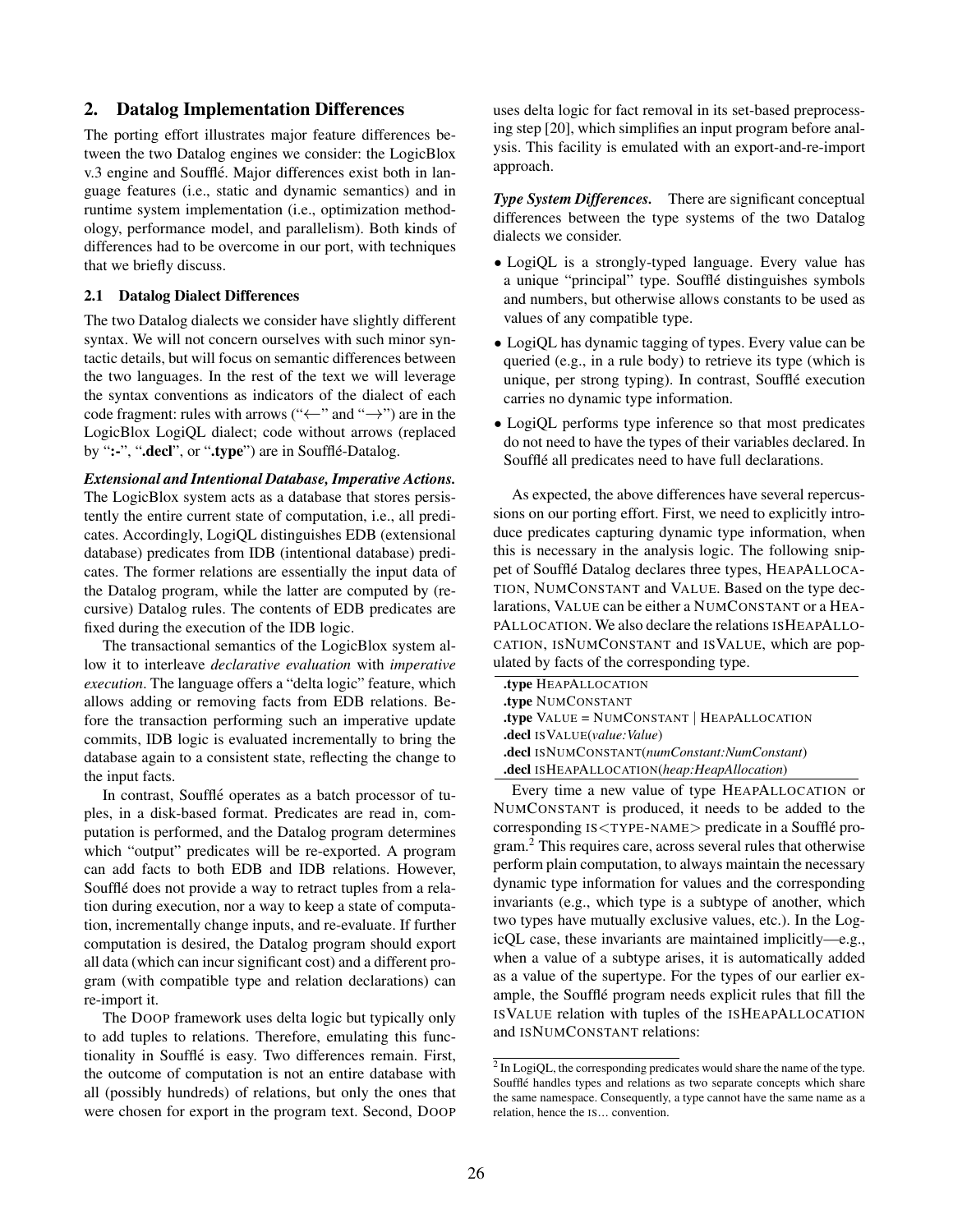ISVALUE(*numConstant*) :- ISNUMCONSTANT(*numConstant*). ISVALUE(*heap*) :- ISHEAPALLOCATION(*heap*).

Furthermore, LogiQL performs type inference at compile time, allowing us to write IDB predicates without declaring the types of their parameters. As an example, we can write the following rule without any declaration for the DECLAR-INGTYPE predicate. The engine infers that variable *heap* is of type HEAPALLOCATION and variable *type* is of type TYPE, based on the information provided by the joined predicates in the body of the rule.

| $\bf DECLARINGType(heap) = type \leftarrow$ |
|---------------------------------------------|
| ASSIGNHEAPALLOCATION(heap, _, inmethod),    |
| $MENT. DECLARINGType (in method) = type.$   |

Soufflé follows a more verbose approach where all relations used in a program must be declared. This has required several tens of extra declarations compared to the original DOOP specification.

The above type-system differences are reflected not just in syntactic shortcuts (e.g., not needing to populate relations, or employing type inference) but also in extra syntactic requirements—neither language can be thought of as a superset of the other. For instance, Soufflé allows more freedom in constructing new objects, since values are not strongly typed. This is reflected well in the construction of context objects for the DOOP static analyses. In the LogiQL code, we need to employ explicit constructor predicates. For instance, the 1-call-site-sensitive analysis of DOOP creates new context objects (from method invocation instructions) via the CONTEXTFROMREALCONTEXT constructor. The constructor is employed to invent "existential" values in the head of a rule and these values can only be used in other head predicates. A standard rule handling virtual method calls appears below.

 $CONTEXTFromREALCONTEXT(*invocation*) =  $ctx \rightarrow$$ CONTEXT(*ctx*), METHODINVOCATION(*invocation*). lang:constructor('CONTEXTFROMREALCONTEXT).

CONTEXTFROMREALCONTEXT(*invocation*) = *calleeCtx* CALLGRAPHEDGE(*callerCtx, invocation, calleeCtx, tomethod*), <sup>V</sup>ARPOINTSTO(*hctx, value, calleeCtx, this*) ←

VARPOINTSTO(*hctx, value, callerCtx, base*), VIRTUALMETHODINVOCATIONBASE(*invocation, base*), VALUE:TYPE(*value*) = *valuetype*, THISVAR(*tomethod*) = *this*, RESOLVEINVOCATION(*valuetype, invocation*) = *tomethod*.

In contrast, Soufflé can construct record objects at will, with no restrictions (as if an infinite universe of them is implied). For the above example, we declare the CONTEXT type to be a record holding a METHODINVOCATION and declare the ISCONTEXT relation storing facts of type CON-TEXT. In the body of our rule we freely invent a record value holding the method invocation, as the callee context to be used in the head of the rule (as argument to the VAR-POINTSTO and CALLGRAPHEDGE relations). Per our earlier discussion, we explicitly add the newly created callee context to the ISCONTEXT relation.

.type CONTEXT[*invocation:MethodInvocation*] .decl ISCONTEXT(*context:Context*) ISCONTEXT(*newCtx*), CALLGRAPHEDGE(*callerCtx, invocation, newCtx, tomethod*), VARPOINTSTO(*hctx, value, newCtx, this*) :-

VIRTUALMETHODINVOCATIONBASE(*invocation, base*), VARPOINTSTO(*hctx, value, callerCtx, base*), VALUE:TYPE(*value, valuetype*), RESOLVEINVOCATION(*valuetype, invocation, tomethod*), THISVAR(*tomethod, this*), *newCtx* = [*invocation*].

This flexibility of the Souffle specification is profitable, ´ for instance, when two types are isomorphic. A context for local variables and a context for heap objects may both consist of just an invocation site (for a 1-call-site-sensitive+heap analysis). In LogiQL, to create one kind of context from the other, we need to unwrap the context object into an invocation-site, and use a second constructor to re-wrap it into a value of the intended type. In Soufflé a mere assignment of values is enough.

*Functions and Constraints.* There are other differences of the two dialects that afford software engineering convenience, yet do not otherwise impact the code base. Principal among these is the ability to declare, in LogiQL, that a relation is a function—see, e.g., METHOD:DECLARINGTYPE and VALUE:TYPE in earlier code fragments. The language will detect at run-time any attempt to violate the functional constraint, i.e., to map two values for the same key. This is a major facility for catching errors in LogiQL. Furthermore, this is just an instance of a general mechanism for staticallydefined constraints (much like assertions with logical quantifiers) that are checked dynamically to catch errors. Good software engineering practices can minimize the impact of the lack of such language features.

*Overall.* The two code bases are of similar size, with each burdened by different overheads. In terms of development, the LogicBlox version is rather friendlier due to conveniences such as functional predicates.

#### 2.2 Execution Model and Runtime System

The optimization methodologies and overall execution of the two engines are strikingly different.

*Cost Model.* Perhaps the greatest difference between the two settings of our port is not in the design of the language dialects but in the execution model that an application programmer should have in mind.

• The LogicBlox engine performs full query optimization. Thus, the user does not need to worry about the order of clauses in the body of a rule. The engine considers *dynamically*, separately for every application instance of a rule, the sizes of the relations involved, and picks a good order for joining the underlying tables. In contrast, in Soufflé the programmer needs to manually decide on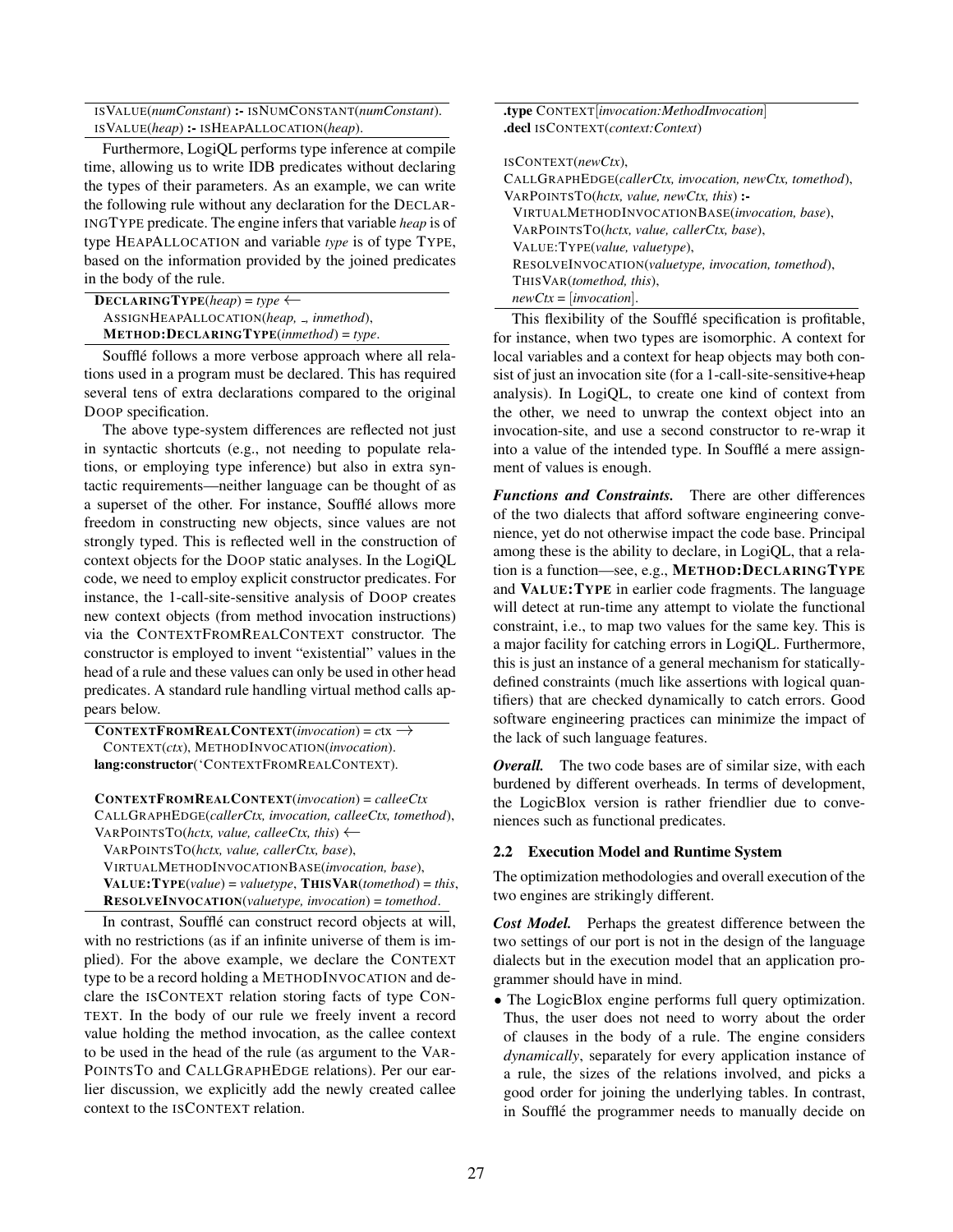the join order of predicates in a rule body. This manual decision is reflected in the order of clauses in the program text as well as in explicit .plan directives for every rule. In addition to being explicit, this join ordering is *static*, applying to all firings of a rule.

• The Soufflé engine automatically optimizes the creation and maintenance of indexes for all relations. The programmer does not need to worry about the order of variables in a predicate, or any other indexing policy. In contrast, in the LogicBlox system, the programmer needs to be aware of the indexing discipline, to reorder variables in a predicate's definition, or to introduce intermediate predicates that encode identical information with different indexing.

The above differences have a significant impact on the DOOP code for the two settings. The methodology for optimizing (via better indexing) DOOP rules for the LogicBlox engine has been described in detail in past work [\[4\]](#page-5-8). Effectively, predicates often get their variables reordered, or intermediate predicates are introduced, for better indexing.

The Soufflé burden on the programmer is similar but for different cases. The lack of a query optimizer makes the programmer's ordering of clauses in a rule body crucial for performance. This ordering determines the looping structure in the compiled C++ program. What we try to avoid is iterating over large relations in order to join them with smaller relations. In general we want the outer for-loops to iterate over the smallest relations.

Soufflé also provides the **.plan** directive, for the programmer to specify his/her own query schedule based on different instances of a rule during Datalog *semi-naive* evaluation. Semi-naive evaluation is the standard incrementality strategy for efficient execution of recursive Datalog programs: it executes recursive rules efficiently by considering the "deltas" of each predicate, i.e., the tuples that have been newly produced. With the .plan directive programmers can specify their own query schedules based on their predictions for the sizes of relations at run time. Consider the following rule:

The default *plan* is *plan 0*. Based on it, Soufflé will iterate over the LOADHEAPINSTANCEFIELD relation in an outer for loop and over the INSTANCEFIELDPOINTSTO relation in an inner for, because we expect the deltas of the former to be much smaller in size than the INSTANCE-FIELDPOINTSTO relation. The *plan* specified by the programmer, *plan 1*, reverses the order in cases where there is a delta of the INSTANCEFIELDPOINTSTO relation. Essentially, *plan 1* is based on the expectation that the size of the deltas of the INSTANCEFIELDPOINTSTO relation are much smaller in size than LOADHEAPINSTANCEFIELD relation. So Soufflé will evaluate VARPOINTSTO as follows:

#### $\Delta$ VARPOINTSTO =

∆LOADHEAPINSTANCEFIELD ⊲⊳ INSTANCEFIELDPOINTST<sup>O</sup> ∪

∆INSTANCEFIELDPOINTST<sup>O</sup> ⊲⊳ LOADHEAPINSTANCEFIELD

The lack of a dynamic query optimizer means that we had to resort to newly-introduced intermediate predicates in order to make the analysis efficient for all different contextsensitivity parameterizations of DOOP rules. For instance, consider the rule below (simplified from its original form):

| VARPOINTSTO(hctx, value, ctx, var) :-            |  |
|--------------------------------------------------|--|
| ASSIGNCONTEXTINSENSITIVEALLOC(value, var, meth), |  |
| REACHABLECONTEXT(ctx, meth),                     |  |
| IMMUTABLEHCONTEXTFROMCONTEXT(ctx, hctx).         |  |

The question is whether to iterate over REACHABLE-CONTEXT before iterating over ASSIGNCONTEXTINSEN-SITIVEALLOC. The former relation is recursively defined (i.e., has a delta version in semi-naive evaluation) while the latter is not. For a context-insensitive analysis, it is better to iterate over REACHABLECONTEXT first: it is a small predicate, with a unique *ctx* and all the *meth* values that are progressively found reachable. For a context-sensitive analysis, however, the converse is true: the delta predicate of REACH-ABLECONTEXT can be huge. We resolve such dilemmas by introducing context-insensitive projections of relations (e.g., OPTREACHABLE(*meth*)) and using these (logically redundant) clauses for optimal iteration ordering:

| VARPOINTSTO(hctx, value, ctx, var) :-            |
|--------------------------------------------------|
| OPTREACHABLE(meth),                              |
| ASSIGNCONTEXTINSENSITIVEALLOC(value, var, meth), |
| REACHABLECONTEXT(ctx, meth),                     |
| IMMUTABLEHCONTEXTFROMCONTEXT(ctx, hctx).         |

A problem with Souffle's **.plan** directives is that they are brittle. Removing rules results in a change of the remaining rules' stratification, changing which rules are in the same recursive cycle and, thus, which are joined in delta form instead of being fully computed. This renders .plan directives invalid. Thus, experimentation with adding and removing rules is rendered harder.

*Runtime System.* A major difference in the two execution engines is that Soufflé is designed with shared-memory parallelism in mind, whereas LogicBlox v.3 is not. Multithreading can speed up rule evaluation, since relation joins are explicitly parallel. Whether this is profitable depends on the environment. For instance, if one tries to analyze multiple programs simultaneously, the workload has high inherent parallelism, therefore speeding up a single analysis is unwise—it is better to perform a single-threaded analysis of each target, and run all such analyses in parallel. However, when the analysis target is a single large codebase, it is highly desirable to be able to speed up the task with multithreading.

# 3. Evaluation

We evaluate the performance of our Soufflé port of DOOP over points-to analyses of the DaCapo-2006 benchmarks.

VARPOINTSTO(*hctx, value, ctx, to*) :- LOADHEAPINSTANCEFIELD(*ctx, to, sig, bhctx, baseval*), INSTANCEFIELDPOINTSTO(*hctx, value, sig, bhctx, baseval*). .plan  $1:(2,1)$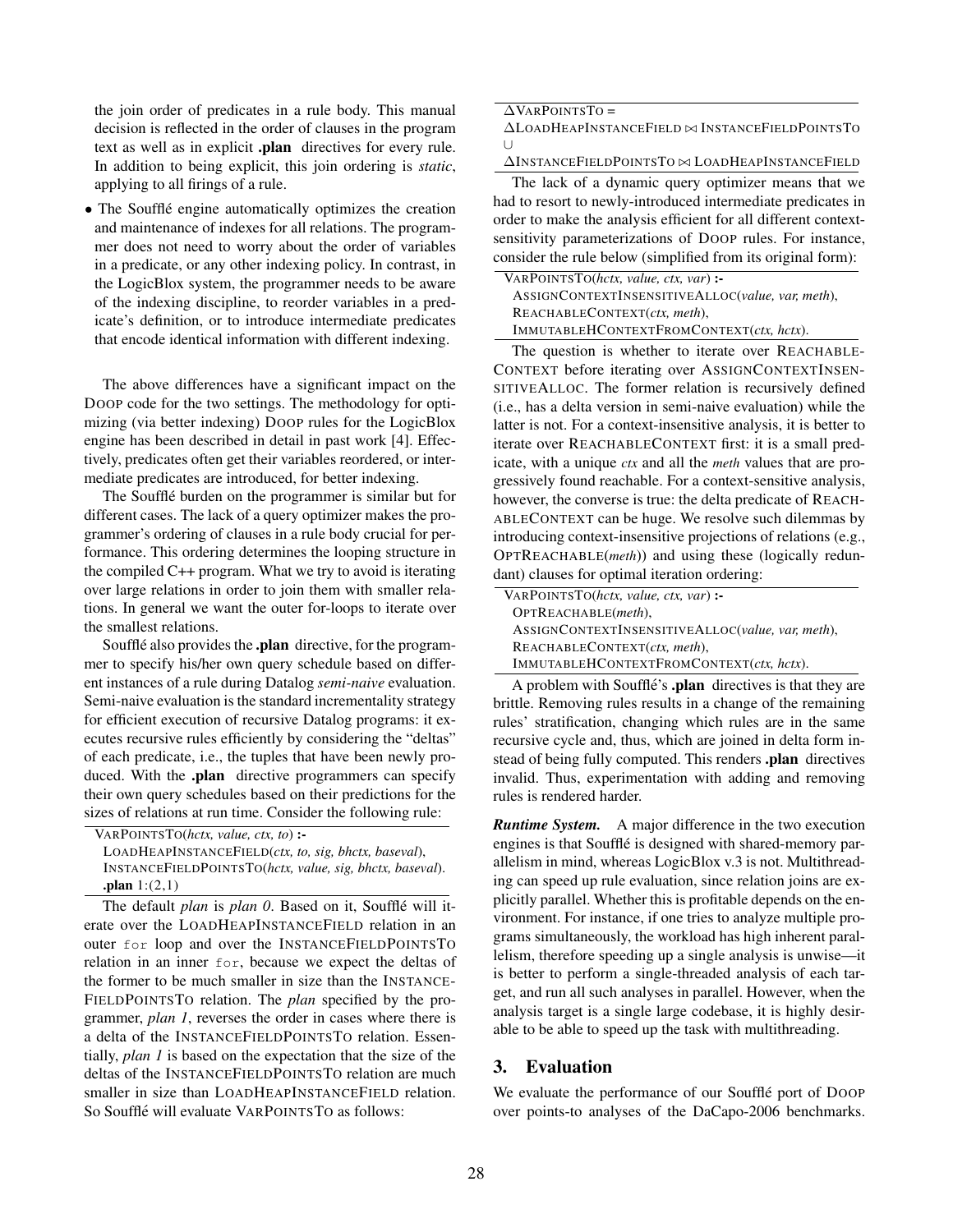<span id="page-4-0"></span>

Figure 1: Context-insensitive analysis compilation and execution times for the DaCapo benchmarks.



1-call-site-sensitive-analysis compilation and execution times

Figure 2: 1-call-site analysis compilation and execution times for the DaCapo benchmarks.

<span id="page-4-1"></span>

Figure 3: 2-object-sensitive+heap analysis compilation and execution times for the DaCapo benchmarks.